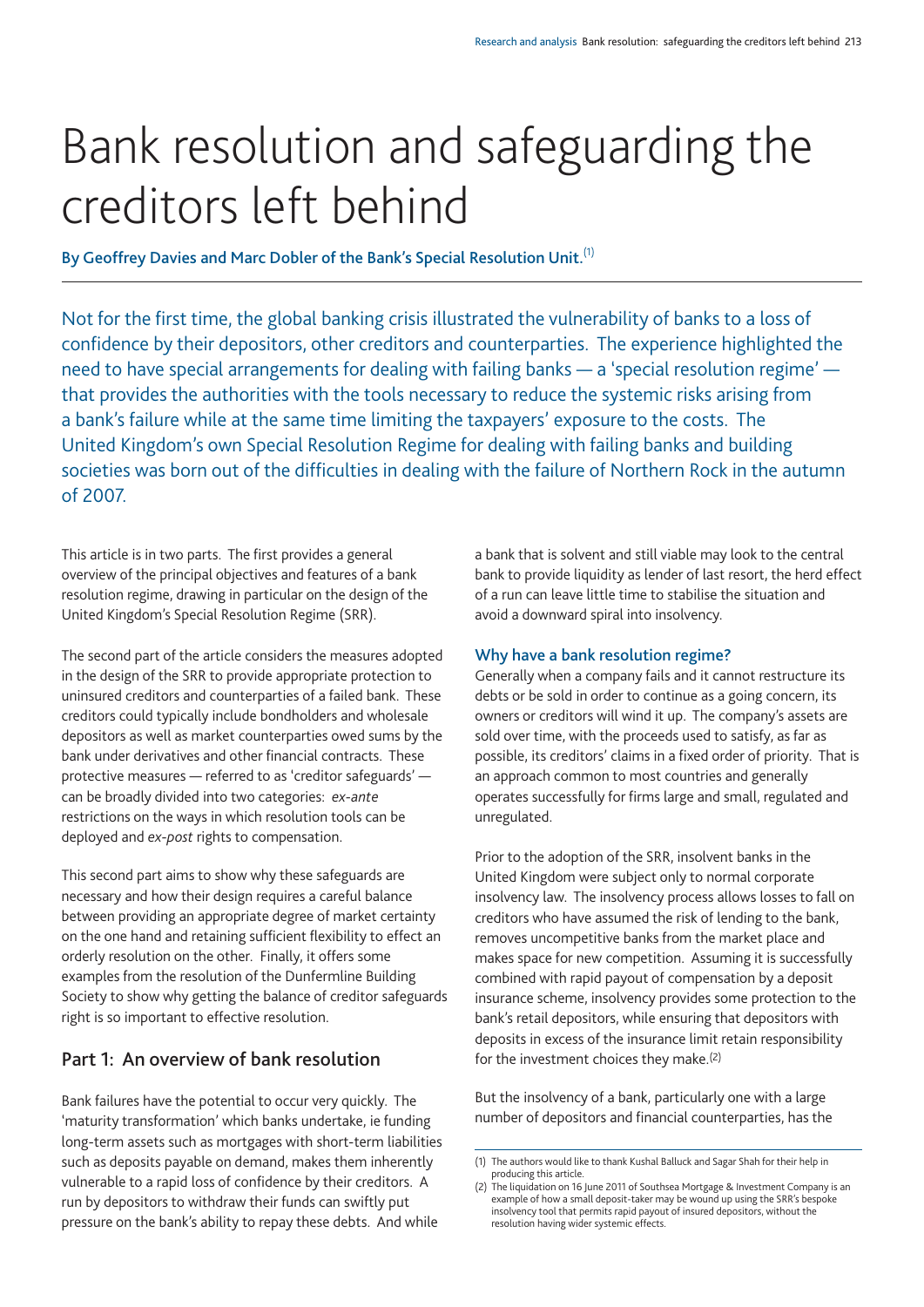potential to generate wider costs or 'negative externalities' for society extending well beyond the losses to a bank's immediate creditors. Banks play an essential role in the payments system, they provide credit for goods and services and act as repositories for public savings and cash balances. Banks also play an essential role in the transmission of monetary policy.<sup>(1)</sup> But unlike other types of business, it is very difficult for banks to operate once in insolvency.

Commencement of insolvency leads to a freeze in the bank's ability to make payments, which effectively results in the end of its business.(2) The sudden severing of these interconnections between a bank and the rest of the financial system and wider economy can have highly undesirable systemic effects. Individuals and small companies are entitled to compensation by the Financial Services Compensation Scheme (FSCS) for the first £85,000 of their deposits. But even a relatively short delay in the time needed by the FSCS to process and pay many deposit insurance claims can lead to hardship for households and businesses left temporarily without access to their savings. Disruption of this kind can undermine depositor confidence, potentially triggering contagion to other banks and endangering financial stability.

The insolvency practitioner appointed to manage the insolvency has neither responsibility nor powers to address these wider risks — their duty is limited to acting in the financial interests of the creditors. For these reasons corporate insolvency law can be ill-suited for resolving failed banks. In the absence of a bank resolution regime, the alternative to insolvency is stark. As the run on Northern Rock in 2007 and its subsequent nationalisation in February 2008 graphically demonstrated, the provision of liquidity to a failing bank may fail to stabilise the balance sheet. In such circumstances, and when the failure presents a systemic risk, the authorities can be left with little option but to use public money to support the bank and keep it open to prevent systemic disruption.

Bailing out a bank in this way transfers the cost and risk of a bank failure from its creditors to taxpayers.(3) In addition to these direct costs, the anticipation of such action can create an ongoing risk to the system. The lack of a credible resolution regime encourages a 'moral hazard' problem. The management, shareholders and creditors of the largest banks come to operate under the assumption that the bank will not be allowed to fail and that they will not be required fully to account for the risks that they take. This implicit guarantee of state support generates a subsidy for banks that are considered too big or important to fail, allowing them to fund themselves more cheaply than small banks.(4) In turn this can lower incentives for market discipline and encourage the sorts of risky behaviour that may increase the likelihood that this public support may eventually be required.

Given these risks, the principal objective of a bank resolution regime is to give the authority responsible for its operation (the 'resolution authority') a range of options for dealing with a failing bank beyond normal insolvency. To be effective, these options must be capable of preserving financial stability by sustaining any vital economic functions performed by the bank while ensuring that the bank's losses are borne by its shareholders and creditors and not by the taxpayer.(5) This is the rationale for the 'stabilisation' or directed transfer powers available to the authorities under the SRR.

## **Transfer powers: splitting the balance sheet of the bank**

The legal power to transfer some or all of the business of a failed bank to another company lies at the core of the United Kingdom's SRR and of most other bank resolution regimes around the world.(6) Transfer powers may be used to split the balance sheet of a failed bank into at least two parts (a 'partial transfer'):

- one part,  $-$  typically including the retail deposits<sup>(7)</sup> plus any marketable assets and liabilities from the failed bank — is immediately transferred to a buyer, which would likely be another bank. If a buyer cannot be found quickly enough, the business is transferred to a temporary 'bridge bank' specially set up by the resolution authority to manage the business until it can be sold; and
- another part, comprising the remaining assets and liabilities, is not transferred and stays on the balance sheet of the failed bank, which typically enters a special form of insolvency (in the UK SRR this is termed the 'bank administration procedure' to distinguish it from the bespoke whole bank liquidation process in which insured depositors receive compensation from the FSCS, which is known as the 'bank insolvency procedure').

The purpose of splitting the balance sheet in this way is to transfer to a solvent and stable entity, creditors and financial counterparties of the bank deemed a systemic risk and which therefore need to be protected to maintain financial stability.

<sup>(1)</sup> See Hüpkes (2005) for a more in-depth discussion of the essential role in the economy that banks play.

<sup>(2)</sup> See Huertas (2011).

<sup>(3)</sup> See Parker (2011) and Herring (2011) for further discussion of the risks of open bank assistance.

<sup>(4)</sup> Research has suggested that 'too big to fail banks' benefit from an implicit subsidy in their cost of funding worth between 10 and 50 basis points (see Claessens *et al* (2010)). The Bank of England has estimated that the implicit funding subsidy to UK banks and building societies in 2009 amounted to £100 billion (Bank of England (2010)).

<sup>(5)</sup> The Financial Stability Board (FSB) has recently published a consultation paper setting out what it considers to be the key attributes that should be part of a resolution regime for financial institutions (FSB (2011)).

<sup>(6)</sup> The transfer powers are called 'stabilisation powers' in the United Kingdom's SRR and a 'purchase (of assets) and an assumption (of liabilities)' in the United States. The United States has had a bank resolution authority since 1933 and Canada since 1967. Transfer powers have also existed in Italy for some time and have been recently adopted in Germany.

<sup>(7)</sup> This could potentially be limited only to the insured amount of any deposits, ie up to the current limit of £85,000 for each eligible depositor, with the remainder of the balance being left in insolvency.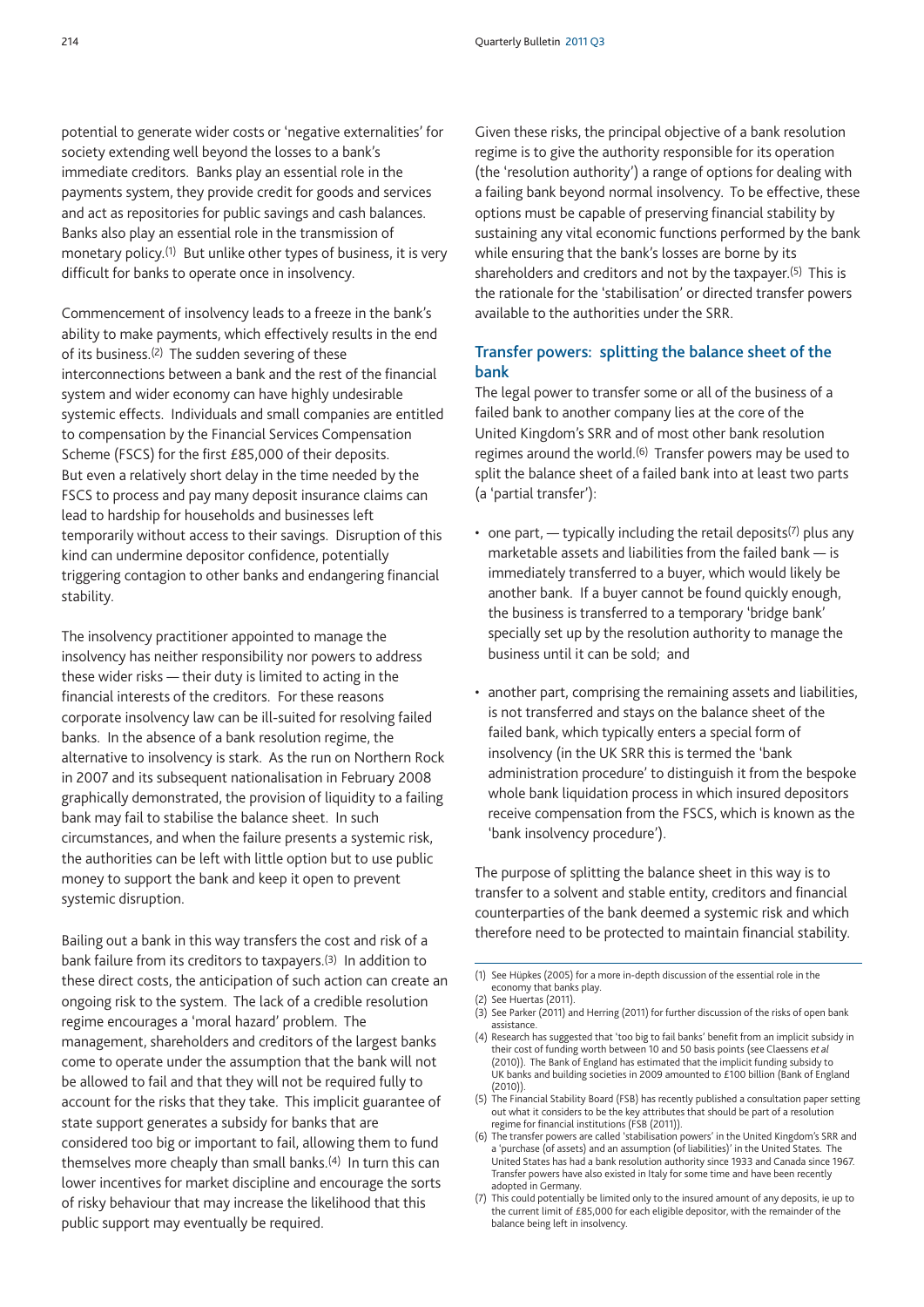In addition, good-quality assets and business lines that may attract a going concern sale premium may be transferred. Creditors whose claims do not satisfy these criteria are left in the residual bank, thereby removing the need for public funds to support them. By providing the resolution authority with flexibility to decide how the balance sheet should be divided, the transfer powers thereby offer a range of alternative options that sit between insolvency and nationalisation.

## **The key features of the United Kingdom's SRR**(1)

The bank resolution regime in the United Kingdom evolved in two steps. Initially, broad powers were set out in emergency legislation introduced in February 2008 and conferred on the Treasury primarily for the nationalisation of Northern Rock.(2) The power to use this legislation for new bank failures automatically expired after one year, and was replaced by a permanent bank resolution framework set out in the Banking Act 2009. The SRR sought to draw on best practice internationally. It provides roles for the Financial Services Authority (FSA) in triggering the SRR and for the Treasury, principally in retaining its nationalisation powers and its control of the use of public funds in resolution. The largest role is reserved for the Bank of England which, as resolution authority, can operate its transfer powers within the following framework:

**Scope of application:** The SRR extends to all UK-incorporated firms that are authorised by the FSA to accept deposits.(3) Investment banks and other financial institutions therefore fall outside its scope if they do not have a deposit-taking licence. The UK branches of foreign banks also fall outside of the resolution regime's scope as they form parts of companies incorporated overseas.(4)

**Trigger for use:** Transfer powers are most effective in preserving franchise value and expediting orderly resolution if they can be used before a bank enters insolvency and its financial transactions are suspended. But the prospect of intervention at too early a stage in a bank's decline can further destabilise it, hastening its demise and reducing the prospects of a private sector solution to its problems. The United Kingdom's SRR seeks to avoid this risk by specifying two triggers for using the SRR tools. First, the FSA must decide that the bank is failing, or likely to fail, the regulatory requirements it must meet in order to be authorised to take deposits. And second, the FSA must also determine that it is not reasonably likely that action (outside the SRR) may be taken by or in respect of the bank that would enable it once again to meet these regulatory requirements. These determinations can therefore be reached by the FSA before the bank is insolvent, but once the realistic prospect of recovery has gone.

authority, must balance when determining the selection and use of the resolution tools. These are:

- to protect and enhance UK financial stability;
- to protect and enhance public confidence in the stability of the UK banking system;
- to protect depositors;
- to protect public funds; and
- to avoid interfering with property rights in contravention of the United Kingdom's Human Rights Act 1998.

The Bank of England is entitled to balance these statutory objectives as it sees fit. Before using a transfer power it must first satisfy itself (following consultation with the Treasury and FSA) that use of the power is necessary for one or more of the first three of these objectives. This necessity test serves the purpose of ensuring that there is sufficient public interest to justify interfering with the property rights of the failing bank or its shareholders (see the box on page 216 for why this is necessary).

The SRR also gives the Treasury power to take into temporary public ownership a bank or the bank's parent company (if incorporated in the United Kingdom) through the compulsory acquisition of shares from its shareholders. This is a last resort measure for use where, for example, it is considered that the complexity, scale and urgency of the crisis would make the Bank of England's powers to transfer part or all of the failing bank's business to another buyer or bridge bank unworkable or insufficient to protect financial stability. The threshold for its use is consequently higher than for the other powers; the Treasury must be satisfied that this action is necessary to resolve or reduce a serious threat to financial stability or to protect public funds that have been provided for that purpose.

**Making the transfer:** The SRR is an 'administrative' rather than 'judicial' process; the Bank of England does not need court approval to exercise its transfer powers and can do so once the SRR has been triggered simply by issuing a written transfer document (the 'transfer instrument'). The transfer instrument sets out the terms of the transfer and the time at which the transfer becomes automatically effective.

**Insolvency of the 'residual bank':** In a partial property transfer, the part of the failed bank not transferred to a bridge bank or commercial purchaser (called the 'residual bank') is likely to be placed into an insolvency process managed by an insolvency practitioner (the 'bank administrator'). This process (called the 'bank administration procedure') departs from a

(2) The Banking (Special Provisions) Act 2008.

**Objectives for choice and use of the tools:** The Banking Act sets out five objectives that the Bank of England, as resolution

<sup>(1)</sup> For further discussion see Bailey (2009) and Brierley (2009).

<sup>(3)</sup> Credit unions are explicitly excluded on the grounds that their size makes resolution through normal insolvency procedures sufficient.

<sup>(4)</sup> Since the introduction of the SRR, the FSB, European Commission and IMF have all put forward proposals to extend the transfer powers available in bank resolution regimes more broadly to other systemically important financial institutions.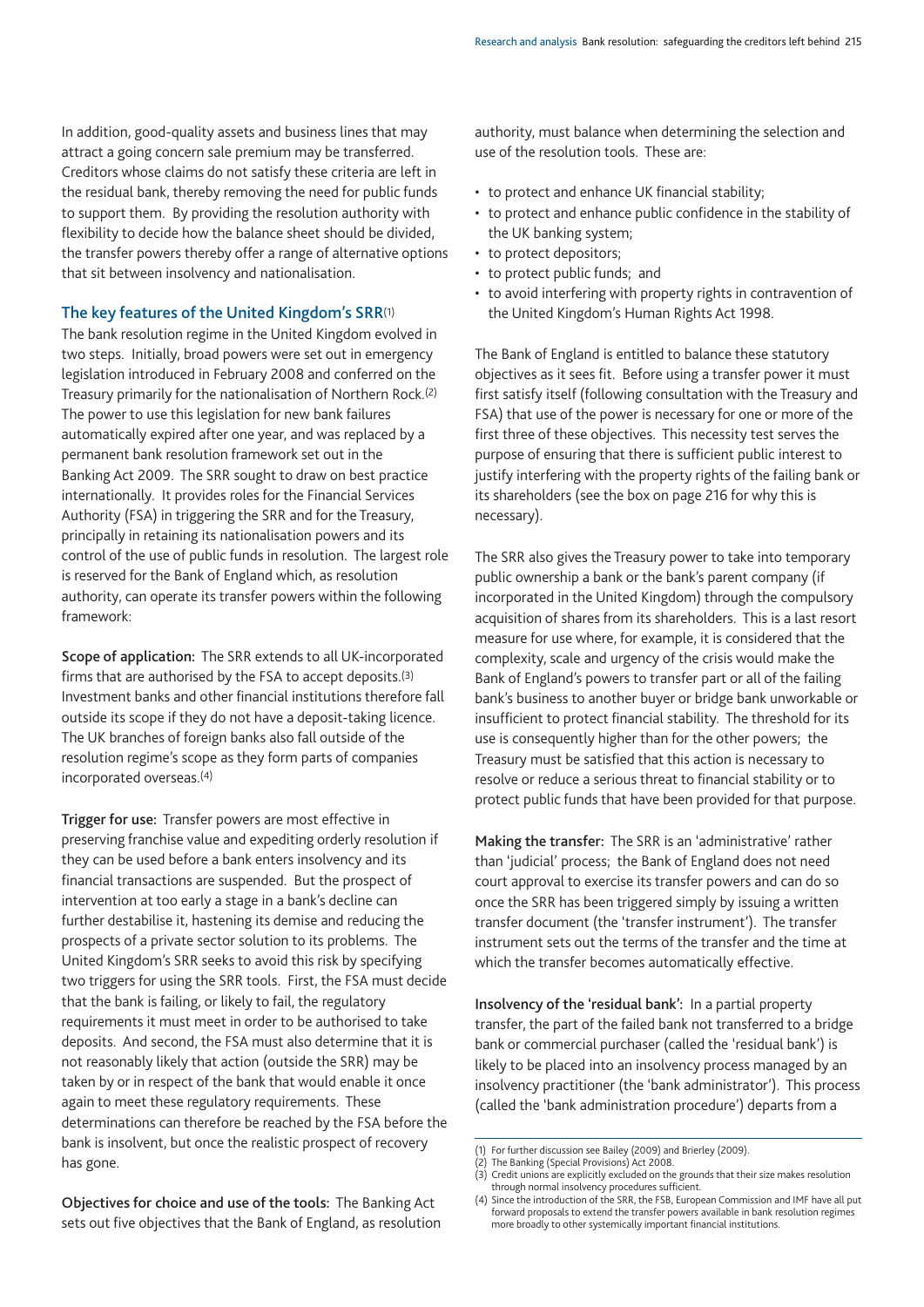# **Bank resolution and the protection of property rights**

For a resolution to be effective, the resolution authority must be able to transfer a failed bank's business or, in the case of temporary public ownership, acquire the bank's shares without the need to obtain the consent of the bank, its counterparties or the relevant shareholders. Similarly, the resolution authority requires certain powers to modify or override contractual terms in order to allow for the transferred business to continue operating. To the extent that these powers involve the expropriation of, or interference with, property rights, they

must be consistent with Article 1 Protocol 1 of the European Convention of Human Rights. Article 1 Protocol 1 (which is incorporated into domestic law by the Human Rights Act 1998) prevents individuals and legal entities within the European Union from being deprived of their possessions and property rights except in the public interest. Care was therefore taken when developing the United Kingdom's SRR to impose certain of the public interest objectives as pre-conditions to the use of the transfer powers and to establish mechanisms for compensating persons for the value of the property or property rights that were taken away or interfered with.

normal insolvency process in certain key respects. Perhaps most significantly, it makes it the priority of the bank administrator to ensure that the residual bank provides services (eg the continued provision of IT infrastructure, or the servicing of mortgages) on a temporary basis to the new owner of the transferred business to allow the owner to operate the business effectively until successor arrangements can be implemented. The bank administrator is also required to obtain the consent of the Bank of England before it takes a number of actions in relation to the residual bank's business.

All these modifications are designed to facilitate the transfer of business. They also reflect the fact that the purchaser may not have had an opportunity to agree on some of the transitional arrangements that usually accompany the sale of a banking business and therefore is likely to need this general assurance of support. For similar reasons, the Bank of England is also given powers to impose, cancel or modify certain obligations owed between the transferred business and companies that were formerly part of its group before it was transferred.

**Use of public funds:** While the SRR is designed to minimise the need for public funds, a resolution may still require their use,(1) albeit in circumstances where the risk of loss to the taxpayer is much lower than in a bailout. The Treasury retains a controlling hand in the use of public funds in the United Kingdom's SRR and the Bank must therefore obtain the Treasury's consent before exercising a resolution tool that is likely to have implications for public funds.

Since the introduction of the United Kingdom's SRR a great deal of further progress has been made both within Europe and globally to identify the key attributes of an effective resolution regime.(2) These initiatives recognise the importance of ensuring that broad transfer powers are combined with adequate safeguards. The remainder of this article considers the different types of safeguards and the reasons behind adopting them.

# **Part 2: Protections afforded to creditors and counterparties in the SRR**

## **Compensation safeguards: the 'No Creditor Worse Off' principle**

Depositors and other creditors whose claims are transferred out of a failed bank in a resolution clearly benefit from the use of the transfer powers. They are able to continue as depositors of a new bank with all of their transferred funds intact and with little, if any, disruption in their access to banking services. Counterparties of the bank whose contracts are transferred to the buyer are similarly able to carry on as before rather than deal with the consequences of the bank's insolvency.

Creditors, such as bondholders or other wholesale funders, that the resolution authority may have decided to leave behind in the residual bank do not enjoy these benefits. They must claim instead for repayment of their debts in the bank's insolvency. But as is shown in the box on page 217, a decision to split the balance sheet in a way that fully protects depositors and certain other creditors could, on the face of it, put those creditors left behind in a potentially worse position than had the transfer powers never been used and the bank had been left to go through normal insolvency.

One reason for this lies in the fact that, under UK insolvency law, depositors in the United Kingdom rank equally — or '*pari passu*' — with other ordinary senior creditors and therefore should share any losses equally between them.(3)

<sup>(1)</sup> For example, the Treasury may be required to provide funds upfront to facilitate a transfer of liabilities (as in the case of the Dunfermline Building Society resolution) and will later seek to recover some or all of these costs from the FSCS as described in Part 2 of this article.

<sup>(2)</sup> For example, the European Commission's consultation on technical details of a possible European crisis management framework, 6 January 2011; the FSB Consultative Document on effective resolution of systemically important financial institutions, 19 July 2011.

<sup>(3)</sup> This contrasts with some other jurisdictions, most notably the United States, where depositors rank ahead of the other creditors (so-called 'depositor preference').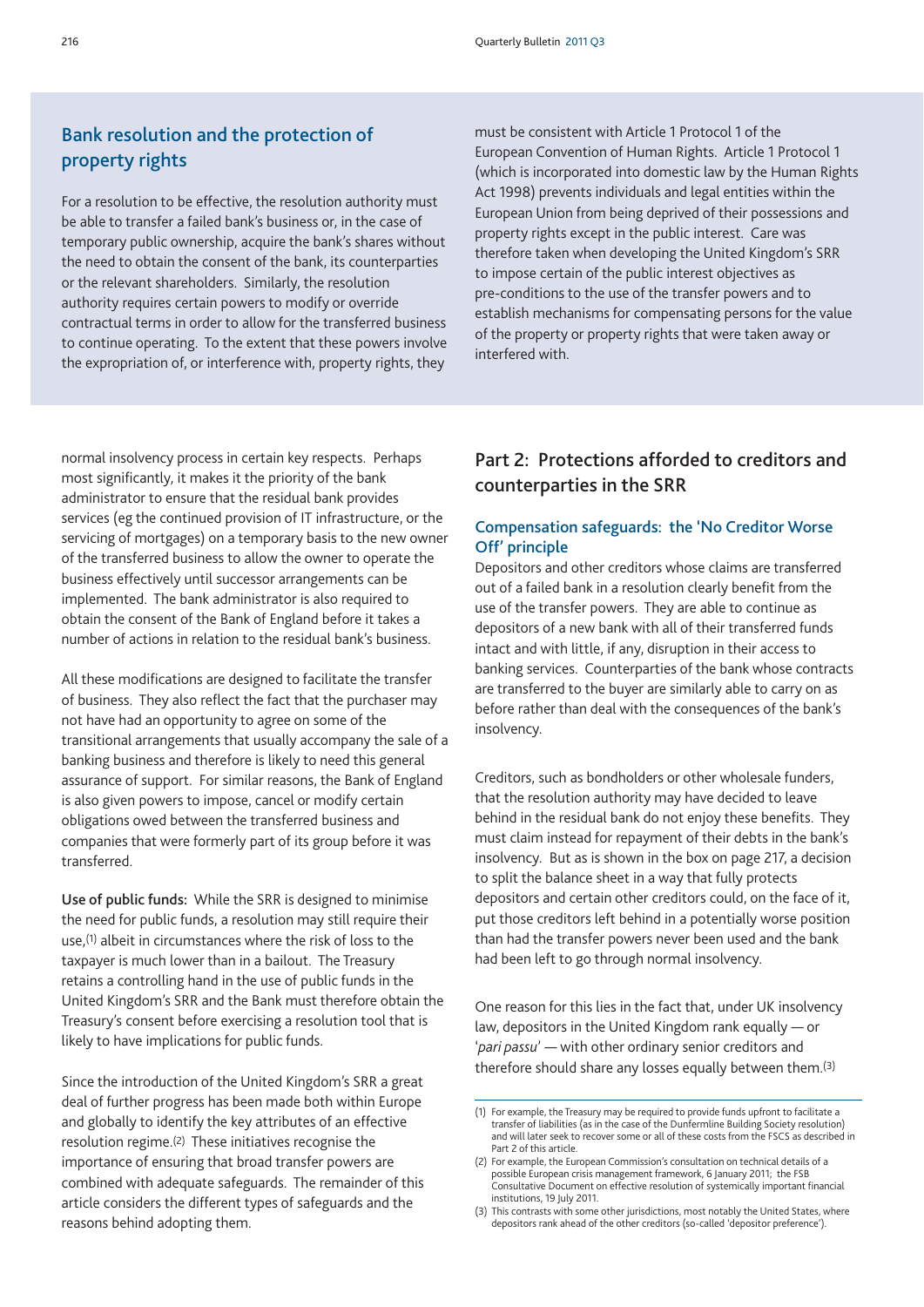

# **The potential effect of transfer powers on creditors left in the insolvent bank**

This example shows how a partial property transfer could prejudice creditors whose claims are left behind in the residual bank, especially in a country (such as the United Kingdom) where retail deposits rank equally with wholesale deposits and other ordinary creditors in insolvency. Panel A shows a simplified balance sheet of a bank which is insolvent as a result of a £30 write-down of its bad assets. Panel B shows the estimated recoveries creditors might receive in a normal insolvency, while panel C shows recoveries if a partial transfer was carried out instead. In panel C, all retail deposits (not just those amounts insured by the FSCS) are transferred to a commercial purchaser, along with higher-quality assets. C.i assumes that the purchaser accepts £2 more of liabilities than assets in the partial transfer, with the difference effectively constituting a purchase price for acquiring the failed bank's deposit franchise. Equity, subordinated debt and wholesale deposits, together with lower-quality assets, are left behind in the residual bank, which goes into the bank administration procedure (C.ii). If the bank's £100 book value

But the decision to transfer retail depositors along with higher-quality assets of an equivalent, or nearly equivalent, (1) amount to another bank can result in the creditors left in the insolvency (with the remaining lower-quality assets) effectively subsidising the depositors that have been transferred. Any shortfall between the assets and liabilities of the bank, which would have been shared equally among depositors and the other unsecured ordinary creditors in insolvency, falls to be borne exclusively by the creditors left behind. And while the immediate sale of the banking business as a 'going concern' is more likely to retain its value and achieve a greater price than a sale out of insolvency, this may be insufficient to make up the difference (see the example above).

of assets were worth only £70 in insolvency, the percentages in grey represent the net recoveries as a proportion of the original claims for each type of creditor. Wholesale creditors incur an extra loss of £7 directly as a result of the transfer as compared to a normal insolvency. This is because in insolvency of the whole firm they would have had an equal claim over the £70 remaining value of the assets with the transferred depositors and would have received £39 (78% of £50) instead of £32 (64% of £50) in the bank administration procedure. The FSCS can be required to contribute towards reducing this shortfall by providing an amount up to the net loss the FSCS would have incurred if it had paid out insured depositors and sought to recover their claims in the insolvency of the whole bank. Any remaining shortfall (for example, arising from the decision to transfer significantly more liabilities than just insured deposit balances) may entitle the wholesale creditors to compensation by the Treasury under the creditor safeguards. Treasury consent to such a transfer is required if it is likely to lead to compensation.

The unsecured creditors left behind in the residual bank would therefore have to bear the extra costs of saving a bank's retail depositors, effectively disrupting the normal ranking of these creditors. Quite how much extra these creditors could lose would depend upon the split determined during the resolution. Without this information, creditors would have no means of assessing in advance their likely 'loss given default' in a resolution. And exposing these creditors to additional losses beyond what they could expect to incur in an ordinary insolvency would go further than necessary to address the

<sup>(1)</sup> The purchaser may pay a premium for acquiring the new customers and the franchise of the deposit business. This premium for the deposits amounts to the difference between the deposit liabilities and the assets transferred with them.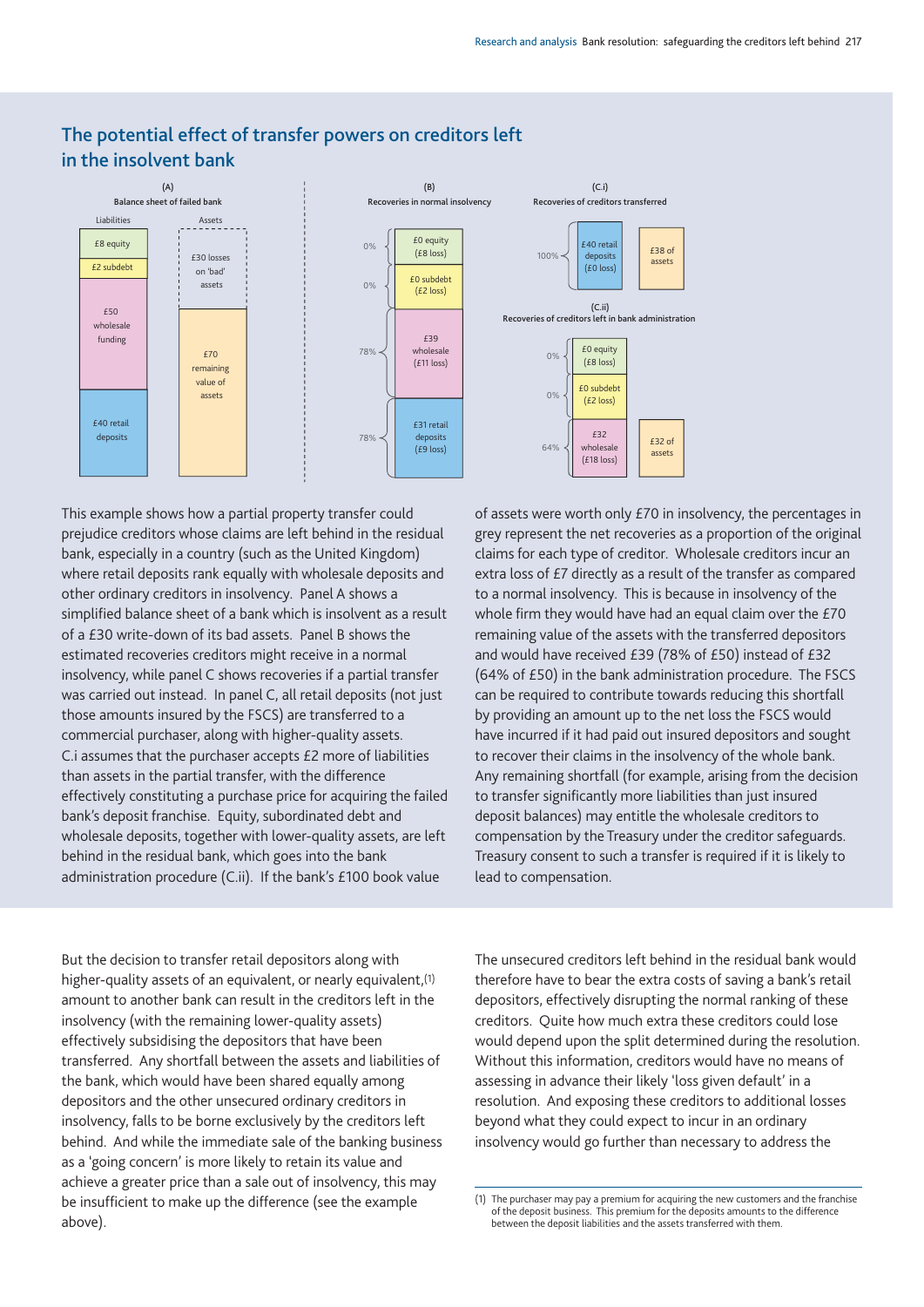problems of moral hazard. These are all outcomes that the SRR has sought to avoid by the introduction of the so-called 'No Creditor Worse Off' (NCWO) safeguard.

The NCWO safeguard applies to bank resolutions that involve a partial transfer. It entitles creditors to compensation from the state if it is determined that the amount they end up recovering in the residual bank's insolvency is less than what it is estimated they would have recovered if the whole bank had simply been placed into insolvency. An independent valuer is appointed to make this assessment and the compensation is effectively the shortfall between the actual amount they have recovered and the estimated recovery had no split occurred. By placing a floor on their losses based on this counterfactual, the safeguard permits creditors of a bank to assume that the losses they could be exposed to will be either the same or better than in insolvency.

One consequence of a transfer of insured depositors in a resolution is to remove the need for the FSCS to pay them compensation; the insured depositors simply become the depositors of the bank that has acquired the deposit business so the need for compensation does not arise. But as is shown in the diagram in the box on page 217, a transfer of all depositors along with matching assets can also create a greater loss for those creditors left behind. If so, compensation from the state may become payable and the effectiveness of a resolution regime in reducing the risk to public funds is diminished.

To avoid a situation where the Treasury is required to pay public funds as compensation while the industry-funded FSCS effectively avoids having to pay compensation, the Treasury is entitled to ask the FSCS to contribute to the cost of the resolution. In a normal payout the FSCS would be required to pay compensation upfront to the insured depositors and then seek to recover as much as possible of this amount by taking their place as a creditor in the bank's insolvency. In order to replicate this, the FSCS can be asked to contribute an amount equal to the estimated loss the FSCS would have incurred had the transfer never taken place and it had instead been required to pay out compensation in insolvency and assume their claims in the insolvency.

Calculating how much of its payout the FSCS would have failed to recover is again the job of the independent valuer. Once calculated, the FSCS can be required by the Treasury to contribute up to this amount to meet the costs of the resolution. The FSCS contribution could be provided *ex ante*, eg to inject cash into the transfer, or *ex post*, eg to reimburse the Treasury or the Bank of England for any costs incurred in the course of the resolution, eg a cash payment to support the transfer of assets and liabilities to another person.

In this way, the FSCS continues to cover the costs of protecting insured depositors whether in a payout in insolvency or in a

non-payout resolution using the transfer powers. Only where it is deemed necessary for financial stability reasons to protect liabilities other than insured deposits, does it become more likely that funds or compensation paid by the Treasury may not be fully recouped.

#### **Safeguards that restrict the use of resolution powers**

The NCWO safeguard provides the first level of protection to assure creditors that their ranking will be respected and allows the resolution authority to act more swiftly and decisively in the knowledge that actions that might otherwise upset the ranking of creditors in insolvency can be offset by compensation.

By contrast, the second type of safeguard acts to constrain the resolution authority's discretion in the use of its powers. As has already been described, the SRR provides the resolution authority with broad powers to transfer property and contracts in a way that best meets its resolution objectives. These powers could potentially be used in a manner that splits up the contractual rights and obligations that collectively make up a financial arrangement in a way that undermines its economic purpose.

Preserving these arrangements sets up a tension between providing certainty to market counterparties that their contractual arrangements will be respected in a resolution, and giving the resolution authority sufficient flexibility to split the balance sheet. Balancing these competing interests is crucial as significant uncertainty could negatively impact upon the price of debt or other financial contracts issued by banks in the United Kingdom, potentially generating an ongoing deadweight loss for the economy. For this reason the safeguards were the subject of close scrutiny and comment by financial market participants throughout the development of the SRR.(1)

The result was the introduction of rules that prevent the resolution authority from using its transfer powers to split up certain defined types of financial arrangement (see the box on page 219). These types of protected arrangement are broadly speaking arrangements whose purpose is to reduce the counterparty's loss in the event of the failure of the bank. Netting and set-off arrangements that allow each party to reduce the amounts they owe to each other into one net sum are therefore covered. So too are arrangements that use collateral assets to protect against the risk of non-payment. If these arrangements cannot be relied upon, the counterparty has no way of measuring what loss it may suffer in a resolution. Retaining the effect of these arrangements therefore plays a similar role to respecting the ranking of creditors.

<sup>(1)</sup> The Treasury consulted a panel of experts to provide it with advice during the development and drafting of the safeguards. The Banking Act established a permanent statutory panel of experts (the Banking Liaison Panel) that meets quarterly to advise on the safeguards and other aspects of the SRR.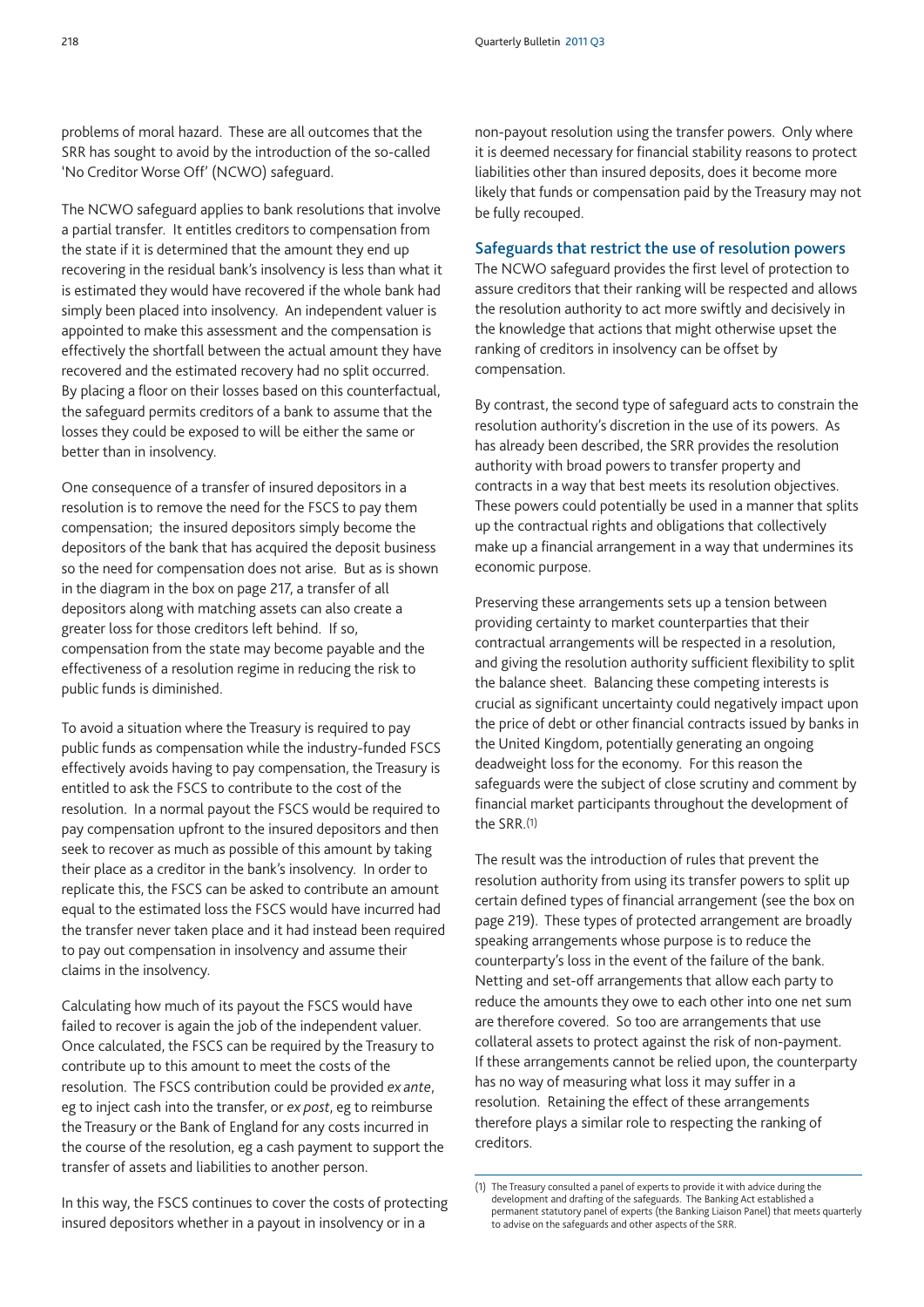# **Creditor safeguards that restrict the use of transfer powers**

- **Netting, set-off and title transfer arrangements (eg repos):** Netting and set-off arrangements are used by banks and their counterparties to mitigate credit risk. These arrangements operate to allow each party to calculate and set-off amounts owed by and to each other under one or more contracts to produce a single net sum. Title transfer arrangements similarly work to reduce credit risk by linking an obligation to repay one or more debts with the obligation of the lender to redeliver collateral. To work as intended the relevant rights and obligations must remain owing to and from the parties to the arrangement at the point at which the netting, set-off or redelivery takes place. The UK legislation therefore operates to prevent the transfer instrument from being used to split up rights and liabilities under such arrangements save in the case of certain 'excluded rights and liabilities' (eg retail deposits and loans).
- **Secured liabilities:** Where a debt is secured against collateral assets (eg a mortgage), the UK legislation prevents the transfer powers from transferring this collateral separately from the debt that the collateral secures.
- **Capital market arrangements:** Securitisation programmes, covered bonds and other structured finance arrangements can comprise many separate contracts, each of which is necessary for the arrangement to operate as a whole and many of which serve a purpose only in relation to that wider

The need for certainty lies at the heart of these safeguards. By setting them out in legislation,<sup>(1)</sup> financial participants are able to continue to rely on these risk mitigation techniques and assume that they will provide the same protection in a resolution as in insolvency. Similarly, regulators and credit rating agencies are able to accept the legal enforceability of netting and other protected arrangements when determining whether they satisfy various regulatory requirements.(2)

The legislation also sets out the remedial steps which must be taken if the resolution inadvertently breaches the safeguards, perhaps as a result of incomplete information at the time of the resolution. If a transfer incorrectly separates rights and obligations under a netting or set-off arrangement, the legislation permits the counterparty to continue to exercise its rights to set-off or net an amount it owes against the failed bank to reduce its exposure to the continuing business. Whereas if other types of arrangement are disrupted, the resolution authority must instead restore the protected arrangement by carrying out a further transfer of rights and liabilities in order to cure the breach.

arrangement.<sup>(1)</sup> As a result, the legislation seeks to define these types of capital market arrangement and to require that they be kept whole in a resolution. To allow some of these contracts to be left in the insolvency (where they could be terminated) while moving others to a new entity would risk the arrangement breaking down.

- **Financial market arrangements:** Certain rules and arrangements within investment exchanges and clearing houses are designed to minimise the effect of the default by a participant. These arrangements are protected by legislation in the United Kingdom that is designed to ensure the financial stability and the smooth running of the system. The United Kingdom's SRR avoids upsetting these statutory protections by preventing the transfer instrument from modifying them or rendering them unenforceable.
- **Termination rights:** The transfer powers give the resolution authority the power to prevent counterparties from relying on the resolution as grounds for terminating a contract. This power to override termination rights cannot however be used to prevent a counterparty triggering netting or set-off arrangements where the arrangements relate to a wide range of financial contracts.

(1) A mortgage securitisation programme, which pools mortgage loans as security for bonds issued to investors, will have many contractual arrangements, for example, between the bank which sells the mortgages, an issuer which purchases and structures the portfolio of mortgages and issues the bonds, a trustee which represents the interests of investors which purchase the bonds, a servicer which performs the usual functions of collecting mortgage receipts, a cash manager, swap counterparties etc.

## **Why the safeguards must have exceptions**

The resolution authority will generally want to retain as much discretion as possible to disentangle the liabilities that need to be supported in the resolution (particularly the insured retail deposits) from those that can be left in insolvency. In addition, commercial purchasers may be interested only in purchasing some assets and liabilities of the business of the failed bank and not others. The safeguards, by requiring certain assets and liabilities to be kept together, operate instead to limit the resolution authority's freedom to determine this split.

Ensuring that a transfer does not breach the safeguards also significantly increases the need for detailed and up-to-date information about a firm's protected arrangements. This in turn increases the amount of time required for planning by the resolution authority in advance of the resolution. How much

<sup>(1)</sup> They are contained in the (amended) Banking Act 2009 (Restriction of Partial Transfers) Order 2009 (SI 2009/322).

<sup>(2)</sup> If Bank X lent Bank Y £50 million and Bank Y deposited £20 million with Bank X, and these contracts are covered by a netting arrangement, the regulator would only require Bank X to hold regulatory capital to support the net exposure of £30 million rather than £50 million on a gross basis.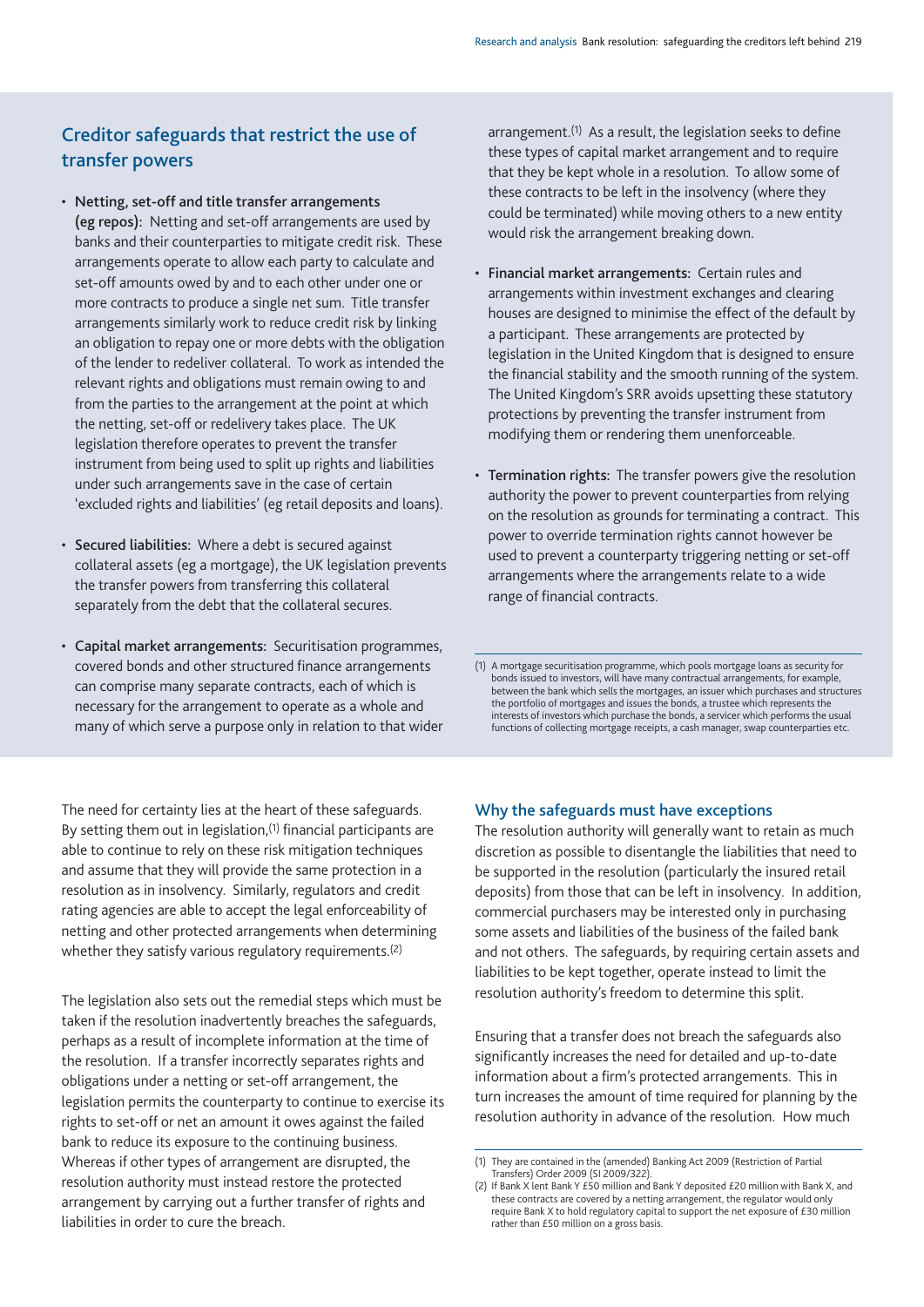time is needed for this due diligence will be a function of the number of such contracts, which may increase exponentially with the size and complexity of the firm. And this due diligence exercise is further complicated by the need to conduct it in a way that reduces the risks that news of the contingency planning is leaked, potentially further destabilising the bank.

There is a risk that in complying with these creditor safeguards, the operational challenges become so onerous that the resolution authority is incapable of undertaking a resolution of anything other than a small and simple bank. That would undermine the effectiveness of a bank resolution regime and tip the balance too far in favour of market certainty and away from the public interest in protecting financial stability and curbing moral hazard.

To avoid this outcome, the SRR contains a number of exceptions from the requirement that protected arrangements should always remain undisturbed. The most important category of exception applies to FSCS-insured deposit accounts or accounts which are mainly used or marketed to these insured depositors.(1) The Bank of England is able to transfer these without the need to confirm whether or not they form part of a protected arrangement (eg an offset mortgage linking a retail deposit with a mortgage). This is necessary to ensure that a retail deposit book can be transferred to prospective purchasers within the time needed for effective and expeditious resolution.

## **Practical experience of using the tools and applying the safeguards**

The resolution of Dunfermline Building Society (DBS) in March 2009 was the first, and so far the only time, that the transfer powers have been used by the Bank of England under the United Kingdom's SRR; previous bank resolutions were carried out under the earlier, temporary legislation (see **Table A** for details of all uses of property transfer powers in the United Kingdom). The resolution of DBS provides an illustration of the practical challenges faced by a resolution authority in seeking to comply with the creditor safeguards. It also shows the effect these safeguards can have in shaping the assets and liabilities transferred in the resolution.

While the resolution of DBS was not the biggest of the resolutions undertaken in the United Kingdom (**Table A**), it was the most complex in terms of splitting assets and liabilities between three different legal entities — the original building society which went into administration, the purchaser (Nationwide) and the bridge bank. It was the only partial transfer to date in the United Kingdom where financial assets (the own-originated mortgage portfolio) from the failed firm were transferred along with the retail deposits(2) and wholesale depositors (eg larger companies).(3)

The treatment in the resolution of derivatives contracts covered by netting arrangements offers a good example of the challenges faced by a resolution authority. As typical for even a small and relatively simple banking operation, DBS had entered into a number of swap contracts to hedge different parts of its business, which were subject to a netting agreement. The netting safeguards required the Bank of England to keep all the swap contracts under each netting agreement together even though the underlying assets and liabilities that they hedged were split between Nationwide and the residual bank. In addition, some of the netting agreements included general 'sweep up' clauses that unexpectedly captured rights and liabilities that neither party expected to be included when calculating their net exposures.(4)

As a result of these complications a mismatch arose between the location of swaps and the exposures they hedged. That resulted in some parts of the business being unhedged until it could be determined which swap contracts covered which exposures. This took time to resolve by identifying which swaps to close out (at cost) and which to leave open, resulting in a delay before the Bank of England was able to inform swap counterparties how they were treated in the resolution.(5)

Finally, DBS highlighted the difficulties faced by the resolution authority in splitting a balance sheet with precision, especially when the accuracy of the information provided by the failed bank cannot be assured. Following the resolution of DBS, it was possible to undertake a further more detailed audit which identified that the definition of 'commercial loans' used in the transfer documentation had unintentionally transferred a number of additional commercial loans to Nationwide. These loans had not formed part of the agreed transaction and had been managed by the bank administrator in the period following the resolution on the assumption that they had not been transferred to Nationwide.

The issue was resolved by the Treasury using its powers under the Banking Act(6) to amend the definition of 'commercial loan' in the transfer document with retrospective effect to align the legal effect of the transfer with the transaction that had been agreed. While such retrospective powers are to be exercised

<sup>(1)</sup> Loans to retail depositors are similarly carved out of the exceptions to allow for residential mortgages and other loans to depositors to be transferred alongside retail deposits.

<sup>(2)</sup> In one other case, Bradford & Bingley, fixed assets in the form of the branch network were transferred

<sup>(3)</sup> The ranking of retail depositors of building societies differs from that of banks in insolvency; the retail depositors are treated as shareholder members and rank below other depositors in priority. The wholesale deposits would have recovered in full in the insolvency and therefore transferring them did not risk increasing resolution costs.

<sup>(4)</sup> These included bonds issued by some swap counterparts that were held as investment assets by DBS. Following the resolution of DBS, it was decided to change the statutory safeguards to exclude transferable securities such as bonds and other listed securities from netting protection unless the parties explicitly indicate in the netting agreement that they should be included.

<sup>(5)</sup> This type of mismatch will typically arise except in simple cases, such as when only deposits and cash are transferred. It should also be noted that the safeguard does not require all swap counterparties to be treated alike. Some can be left in insolvency and others transferred to the purchaser.

<sup>(6)</sup> Section 75 of the Banking Act 2009.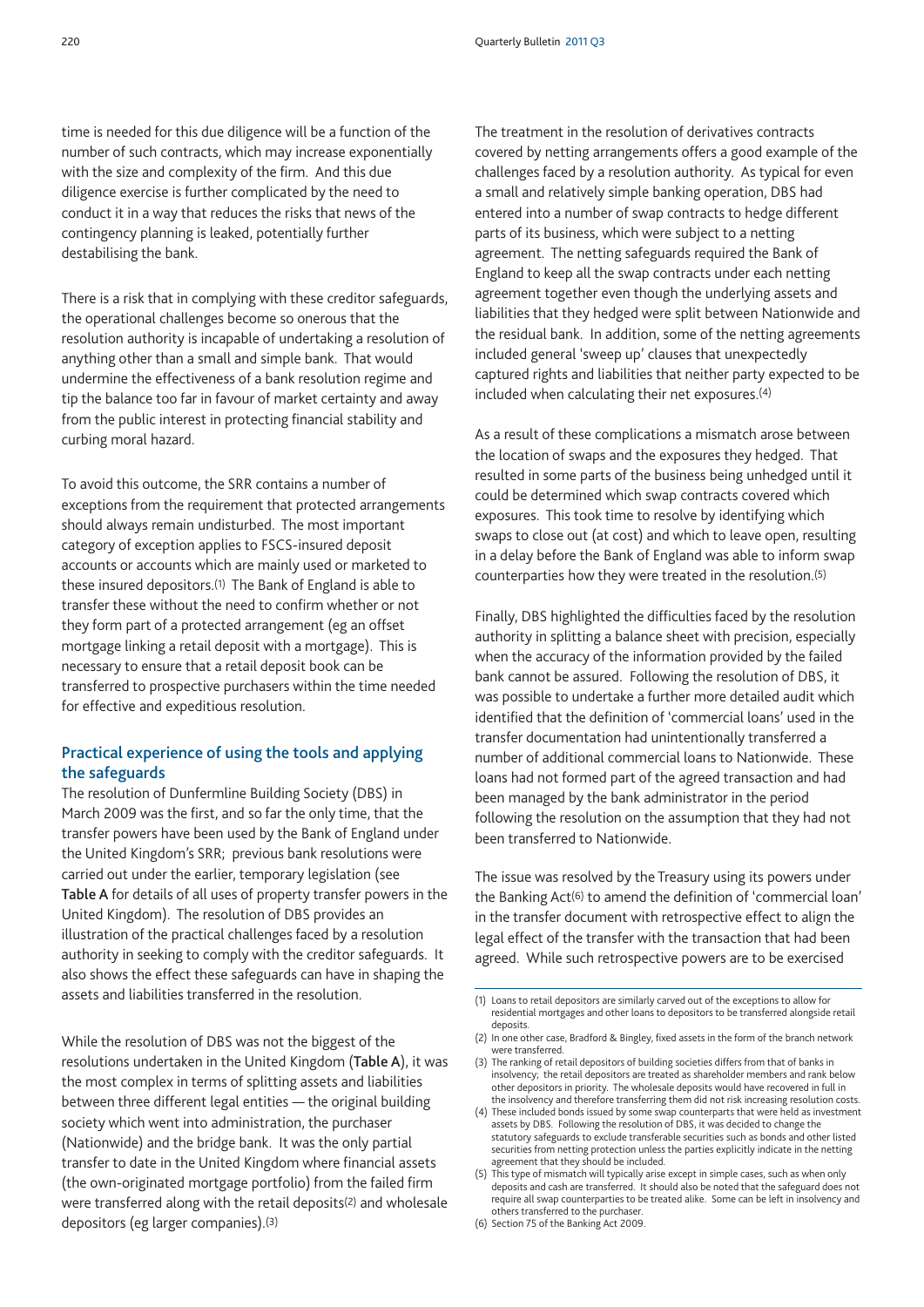| Time and date of resolution <sup>(a)</sup> | Failed institution                                                                                  | Which<br>statute <sup>(b)</sup> | Details of assets and liabilities transferred<br>in the transfer instrument <sup>(c)</sup>                                                                                                                                                                                                                                                                                   | Other information                                                                                                                                                                                                                                                                                                                                                        |
|--------------------------------------------|-----------------------------------------------------------------------------------------------------|---------------------------------|------------------------------------------------------------------------------------------------------------------------------------------------------------------------------------------------------------------------------------------------------------------------------------------------------------------------------------------------------------------------------|--------------------------------------------------------------------------------------------------------------------------------------------------------------------------------------------------------------------------------------------------------------------------------------------------------------------------------------------------------------------------|
| 7.40 am on Monday 29 Sept. 2008            | Bradford & Bingley plc                                                                              | B(SP)A                          | All c.3.6 million retail deposit accounts and<br>the branch network were transferred to<br>Abbey National plc (part of the Santander group)<br>The FSCS provided c.£15.7 billion of funds to<br>back the deposits and HM Treasury (HMT)<br>provided c.£2.7 billion (total c.£18.4 billion).                                                                                  | Shares in the bank were transferred to<br>HMT and, once nationalised, the deposits<br>and network of the bank were transferred<br>to Abbey. The mortgage book remains in<br>the nationalised company to allow for a<br>managed rundown. As of 1 January 2010,<br>total assets of the nationalised company<br>were £49.4 billion, of which £39 billion<br>were mortgages. |
| 9.27 am on Tuesday 7 Oct. 2008             | Heritable Bank plc which<br>was a UK subsidiary of<br>Landsbanki Islands hf Iceland                 | B(SP)A                          | 22,344 retail deposit accounts with balances of<br>c.£547 million backed by funds of c.£457 million<br>from FSCS and c.£90 million from HMT were<br>transferred to ING Direct Bank.                                                                                                                                                                                          | The firm and the remainder of its balance<br>sheet including loan assets with a book<br>value of c.£1.1 billion went into<br>administration. About 340 FSCS-eligible<br>deposit accounts (value c.£8 million) were<br>not transferred and were paid in full by the<br>FSCS and HMT.                                                                                      |
| 12.05 pm on Wednesday 8 Oct. 2008          | Kaupthing Singer & Friedlander<br>Limited which was a UK subsidiary<br>of Kaupthing Bank hf Iceland | B(SP)A                          | c.157,000 online (marketed as 'Edge') accounts<br>with balances of c.£2.7 billion were transferred to<br>ING Direct Bank backed by c.£2.5 billion of funds<br>from the FSCS and c.£0.2 billion from HMT.                                                                                                                                                                     | The firm and the remainder of its balance<br>sheet including loan assets with a book<br>value of c.£3 billion were placed into<br>administration. c.7,000 FSCS-eligible<br>deposit accounts (value c.£360 million)<br>not transferred were paid in full by the<br>FSCS and HMT.                                                                                          |
| 8.00 am on Monday 30 March 2009            | Dunfermline Building Society                                                                        | <b>Banking Act</b>              | Retail deposits (c.£2.3 billion), wholesale deposits<br>(c.£0.8 billion), fixed assets including 34 branches,<br>liquid assets (c.£0.6 billion) and the<br>own-originated residential mortgage portfolio<br>(book value c.£1 billion) were transferred to<br>Nationwide Building Society. HMT injected cash<br>of £1,555 million to back the retail deposits<br>transferred. | The remainder of the liabilities, including<br>subordinated debt (c.£50 million), and<br>assets (total book value c.£1.1 billion)<br>primarily the commercial loans and the<br>acquired mortgage portfolios went into a<br>building society administration procedure.                                                                                                    |
|                                            |                                                                                                     |                                 | A second partial transfer was undertaken to<br>transfer social housing mortgages (c.£0.5 billion<br>book value) and associated deposits (c.£5 million)<br>into a bridge bank owned by the Bank of England.<br>This allowed more time for a competitive tender<br>of this specialised portfolio, which was subsequently<br>sold to Nationwide on 1 July 2009.                 |                                                                                                                                                                                                                                                                                                                                                                          |

#### **Table A** Details of resolutions in the United Kingdom which have used partial transfer powers

(a) The time and date the transfer was made. (b) Banking (Special Provisions) Act 2008 (B(SP)A) or Banking Act 2009.

(c) In all partial transfers to date, total retail deposit balances including amounts above the amount insured by the FSCS have been transferred. The resolutions were undertaken when banks and FSCS did not have the informa depositor contagion were acute.

only where there are serious difficulties in using other means to address such errors, they remain a necessary tool to address information limitations that are symptomatic of bank failures.

## **Conclusion**

Bank special resolution regimes are designed to address systemic risks caused by bank failure while freeing the public authorities from the dilemma of having to use public funds to bail out all of a bank's creditors. By doing so, they offer benefits to a financial system not only at the point of use but more generally through their effect on the behaviour of banks and their creditors.

But using transfer powers in a resolution to split a balance sheet can potentially have significant adverse implications for creditors left behind in insolvency as well as for counterparties of a bank if their financial arrangements are unpicked. These implications can generate uncertainty for creditors, regulators and rating agencies with knock-on effects on the cost of bank debt, risking an ongoing deadweight loss for the economy.

The approach adopted in the United Kingdom's SRR to address these risks has been to develop limited but legally binding constraints on the resolution authority's powers together with formal mechanisms for compensating creditors. These safeguards provide counterparties with an appropriate level of certainty as to their treatment in a resolution and allow creditors not transferred to another solvent bank to estimate their loss given default along the same lines as in normal insolvency. The UK experience in developing a comprehensive set of safeguards has been reflected in recent proposals by the European Commission and the FSB for the safeguards which could apply under their proposals for resolution regimes for the EU and for systemically important financial institutions, respectively.

Splitting a complex balance sheet can be challenging, particularly if there is only limited time for due diligence. These challenges increase with the size, complexity and international nature of the bank's operations. The DBS resolution involved a relatively small and simple bank, yet raised a number of complications. The complications highlight the fact that care must be taken when developing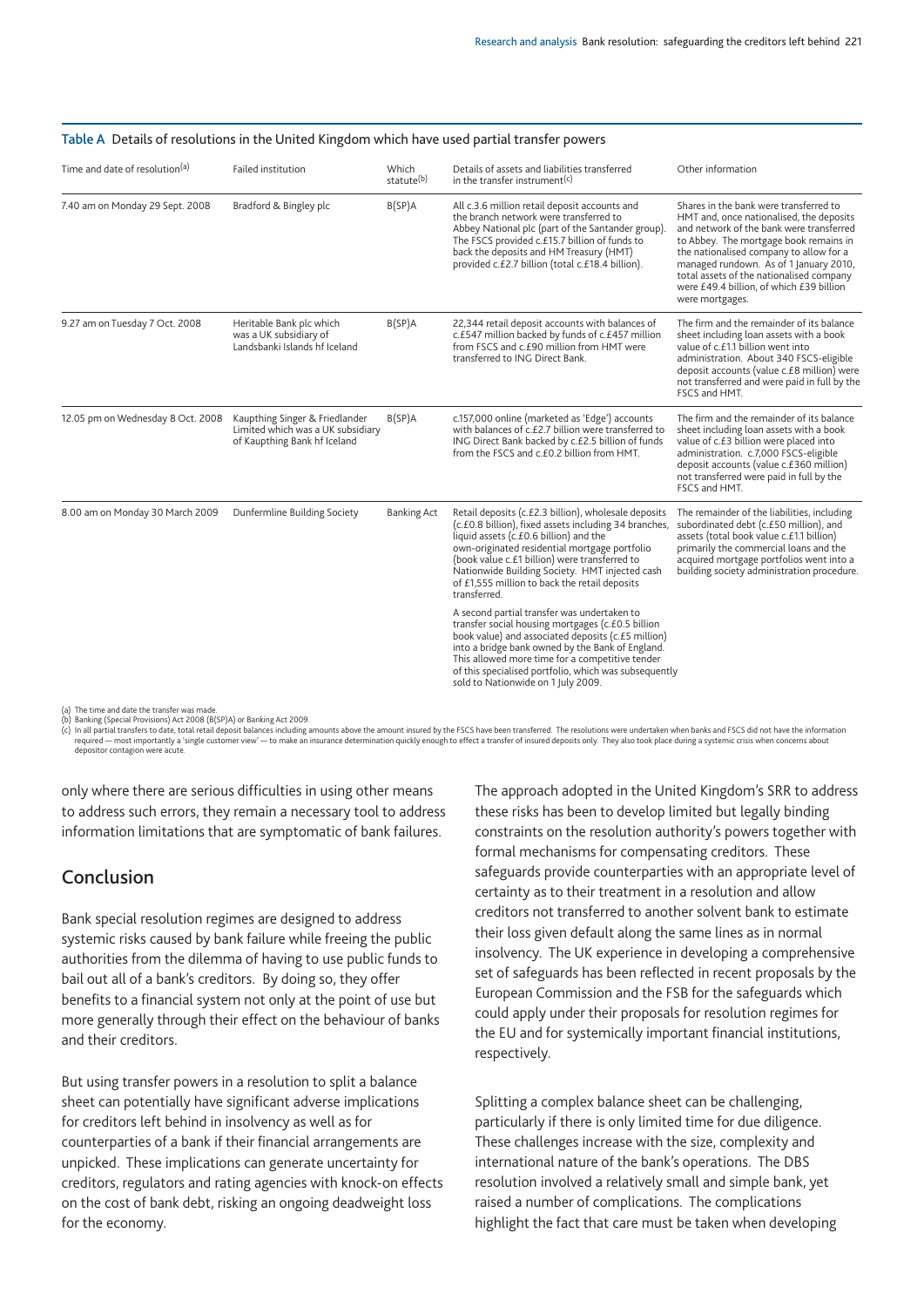# **Measures which could ease the practical pressures of complying with safeguards**

- Ensure that banks continue to develop their capability to provide more detailed and accurate data on a real-time basis. This is a key focus of the Resolution and Recovery Plans which the FSA and the Bank of England have been developing with banks. The FSA has also introduced new systems and information requirements for deposit-takers, which require the majority (those with more than 5,000 insured accounts) to be able to provide a single figure representing the aggregate amount of an eligible claimant's deposit accounts held with a deposit-taker. This single customer view (SCV) information will be in an electronic format readily transferable to and compatible with FSCS's systems.
- Develop similar information requirements with respect to derivatives portfolios. The Federal Deposit Insurance Corporation introduced a rule in 2009 to require US deposit-takers to provide detailed and up-to-date information in electronic format on their derivatives

positions within a set period after being pre-notified.(1) The FSA has published a Consultation Paper proposing new information requirements for derivatives and securities transactions.(2)

• Augment the existing SRR by developing ways to restructure a firm's balance sheet without splitting it into separate parts. There is currently much discussion around the possible use of a 'bail-in' tool to write down or convert into equity some classes of unsecured debt of a firm in resolution. This would enable the resolution authority to allow losses to fall on some creditors by reducing the value of their claims on the firm without having to deal with the operational and legal consequences of transferring some of the business to a purchaser. The practical benefits of such an approach may be significant particularly when dealing with large and complex banks with huge numbers of counterparties and contracts governed by different laws.(3)

- (2) See Financial Services Authority, *CP11/16: Recovery and Resolution Plans*.
- (3) The FSB's Consultative Document on effective resolution of systemically important financial institutions sets out its proposed essential elements of a bail-in regime.

safeguards to ensure that the resolution authority's ability to carry out a successful resolution is not undermined by the practical challenges of compliance. To the extent that measures can be taken in the future to reduce these practical

challenges, so it will become easier to accommodate statutory safeguards without compromising the effectiveness of bank resolution tools (see the box above).

<sup>(1)</sup> See www.federalregister.gov/articles/2008/12/22/E8-30221/recordkeepingrequirements-for-qualified-financial-contracts#h-5.